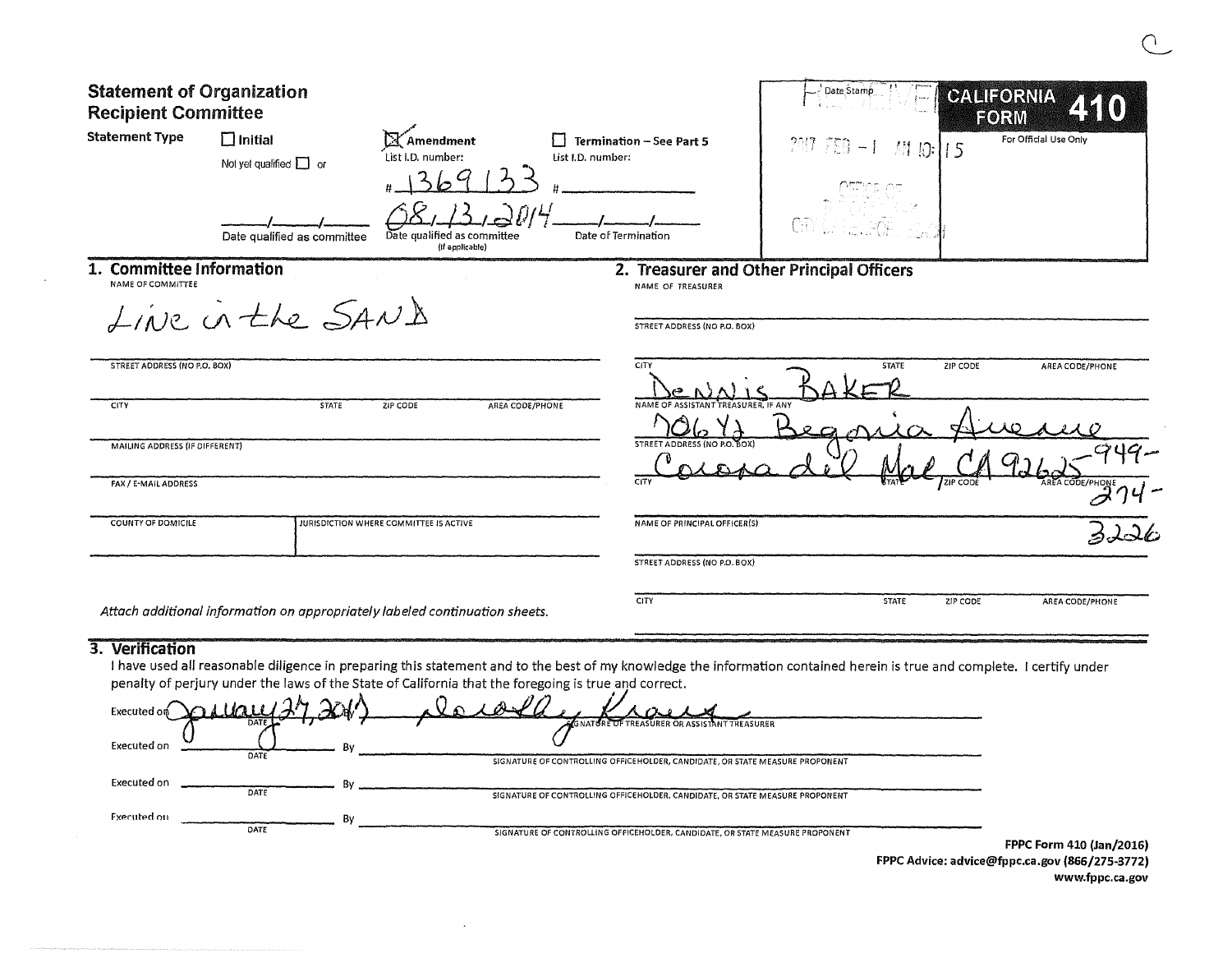| <b>Statement of Organization</b><br><b>Recipient Committee</b> | CALIFORNIA 410      |  |
|----------------------------------------------------------------|---------------------|--|
| INSTRUCTIONS ON REVERSE                                        | Page 2              |  |
| <b>COMMITTEE NAME</b>                                          | <b>II.D. NUMBER</b> |  |
|                                                                |                     |  |

## • **All committees must list the financial institution where the campaign bank account is located.**

| NAME OF FINANCIAL INSTITUTION | AREA CODE/PHONE | <b>BANK ACCOUNT NUMBER</b> |          |
|-------------------------------|-----------------|----------------------------|----------|
|                               |                 |                            |          |
| ADDRESS                       | CITY            | <b>STATE</b>               | ZIP CODE |

## **4. Type of Committee** Complete the applicable sections.

## *Controlled Committee*

- List the name of each controlling officeholder, candidate, or state measure proponent. If candidate or officeholder controlled, also list the elective office sought or held, and district number, if any, and the year of the election.
- List the political party with which each officeholder or candidate is affiliated or check "nonpartisan."
- If this committee acts jointly with another controlled committee, list the name and identification number of the other controlled committee.

| NAME OF CANDIDATE/OFFICEHOLDER/STATE MEASURE PROPONENT | ELECTIVE OFFICE SOUGHT OR HELD<br>(INCLUDE DISTRICT NUMBER IF APPLICABLE) | YEAR OF ELECTION | PARTY          |
|--------------------------------------------------------|---------------------------------------------------------------------------|------------------|----------------|
|                                                        |                                                                           |                  | L. Nonpartisan |
|                                                        |                                                                           |                  | └─ Nonpartisan |

## *Primarily Formed Committee* Primarily formed to support or oppose specific candidates or measures in a single election. List below:

| CANDIDATE(S) NAME OR MEASURE(S) FULL TITLE (INCLUDE BALLOT NO. OR LETTER) | CANDIDATE(S) OFFICE SOUGHT OR HELD OR MEASURE(S) JURISDICTION<br>(INCLUDE DISTRICT NO., CITY OR COUNTY, AS APPLICABLE) | <b>CHECK ONE</b> |               |
|---------------------------------------------------------------------------|------------------------------------------------------------------------------------------------------------------------|------------------|---------------|
|                                                                           |                                                                                                                        | <b>SUPPORT</b>   | <b>OPPOSE</b> |
|                                                                           |                                                                                                                        | SUPPORT          | OPPOSE        |